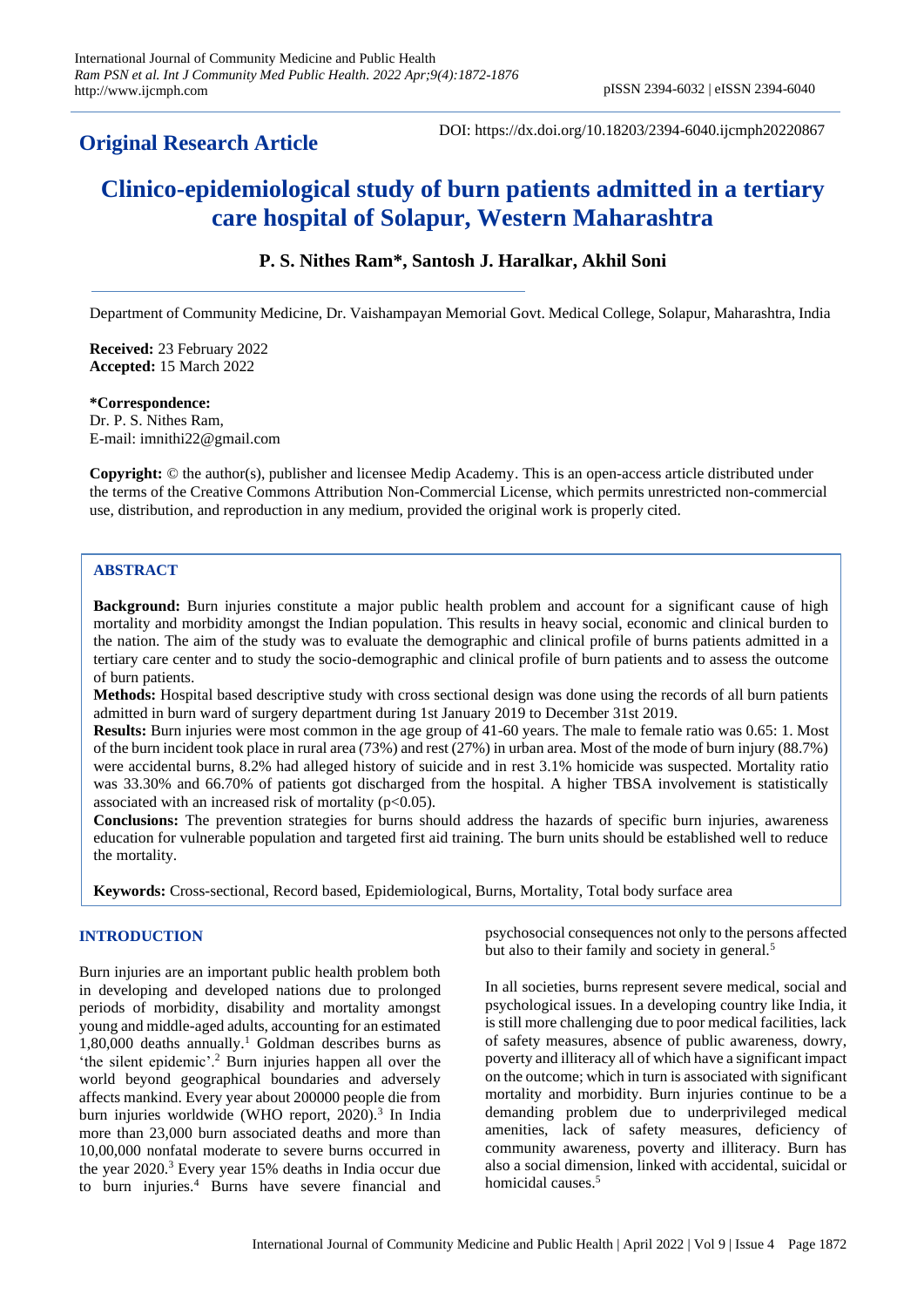Clinical studies addressing the factors contributing to increased mortality clearly indicate the role of microbial infection leading to sepsis and shock. Bacterial colonization and multiplication were much more in burns area than surgical wounds, due to the huge area exposure and prolonged exposure to hospital flora.<sup>6</sup> Infection is one of the major factors of morbidity and mortality of burns patients, 75% of mortality rate of burn injuries interlinked with sepsis specifically in developing countries. Knowledge about the local data on the prevalence of infection, microbiological profile and antimicrobial sensitivity pattern is the basal need to develop efficient burn care facility to minimize mortality due to septic shock.

Epidemiological studies is the first step in the understanding of precautionary and management strategies and plays an essential role in detection of risk factors and high-risk groups.<sup>7,8</sup>

Despite the significance of burns both from clinical as well as the social point of scrutiny, there is wide insufficiency of research material on burns in India. The aim of the study was to evaluate the demographic and clinical profile in Solapur, Western Maharashtra

#### *Aim and objectives*

The aim and objectives of the study were (a) to study the socio-demographic and clinical profile of burn patients; and (b) to assess the outcome of burn patients.

## **METHODS**

Record based observational descriptive study with cross sectional design was conducted on burn patients admitted in burn ward of surgery department, Dr. V. M. G. M. C and Shri C. S. M. S. R, Solapur, a tertiary care hospital in Western Maharashtra during 1<sup>st</sup> January 2019 to December 31st 2019 (1 year).

#### *Sample size and selection*

Universal sampling technique was employed for selection of study participants. The study was conducted on 159 patients based on the records over a period of 1 year ranging from January 2019 to December 2019. All patients admitted in burn ward of surgery department during the study period were included. Acute burn cases treated as outpatients were excluded.

A proforma was used to collect demographic data such as age, sex, place of residence, time of occurrence, place of burn and clinical profile such as mode of injury, TBSA involved, degree of burn areas affected, percentage of burns, nature and type of burns, duration of stay and treatment outcome.

The data collected were entered into MS excel sheets and analysis was carried out using SPSS software.

Measurement data were expressed in mean±SD and categorical data were expressed in percentage and frequency. The Chi-square test, Parametric test (t test and ANOVA test) were used. The results were expressed as bar chart, pie chart and tabulated forms. The statistical significance level of the test was expressed as  $\alpha$ =0.05.

## **RESULTS**

During the study period, 159 patients were admitted to the burns ward. Out of 159 patients, 63 (39.6%) were males, 96 (60.4%) were females (Figure 1). The overall male to female ratio was 0.65:1. The age of patients ranged from 10 years to 72 years. Burn injuries were observed maximum 99 (62.30%) in the age group of 41-60 years and minimum number of patients 18 (11.30%) were observed in more than 60 years age group (Figure 2). The mean and standard deviations of ages for the female patients were 35.67±9.65. The mean and standard deviations of ages for the male patients were 49.46±10.25. Majority of the patients were married, 71.69% (N=114) and unmarried patients contributed to 28.30% (N=45). In most of the cases 73% (N=116), burn incident occurred at rural areas, whereas in urban areas only 27% (N=43) of burn incident occurred (Figure 3).

Most of burn injury was due to accidental burns (88.7%) followed by suicidal burns (8.2%) and homicidal burns (3.1%). Among the suicidal cases 46.15% were young married females. Accidental burn was observed more 60.28% (N=85) in females than males 39.7% (N=56). Same findings were observed in suicidal burns where females were the most victim  $69.23\%$  (N=9) than males 30.77% (N=4). But Homicidal burn was observed more 60% (N=3) in males than females 40% (N=2). The difference was found not statistically significant (p>0.05) (Table 1).

Maximum number of patients (38.37%) were sustained burns with TBSA of 26-50% and minimum number of patients (10.06%) were admitted with TBSA of 51-75% and 56 patients (35.22%) sustained burns with TBSA<25% and 26 patients (16.35%) admitted with TBSA of  $\langle 75\% \rangle$ . Nearly all the burns patient 92.30% (N=24) admitted with TBSA of >75% were died and nearly all the patients 96.43% (N=54) admitted with TBSA of  $\langle 25\%$  had been discharged. The difference was found highly statistically significant (p<0.01) (Table 2).

Major outcome  $68.7\%$  (N=97) of accidental burns were survived and discharged from hospital and major outcome 60% (N=3) of homicidal burn patients got discharged from the hospital, whereas the major outcome  $53.8\%$  (N=7) of suicidal patients were died. Most of the patients (66.67%) got discharged from the hospital and remaining 33.33% died during hospital stay. The difference was found not statistically significant (p>0.05) (Table 3). More than half of the patients (57.90%) who stayed less than 1 day was dead. Nearly all the patients (about 96.30%) who stayed more than 14 days got discharged from the hospital.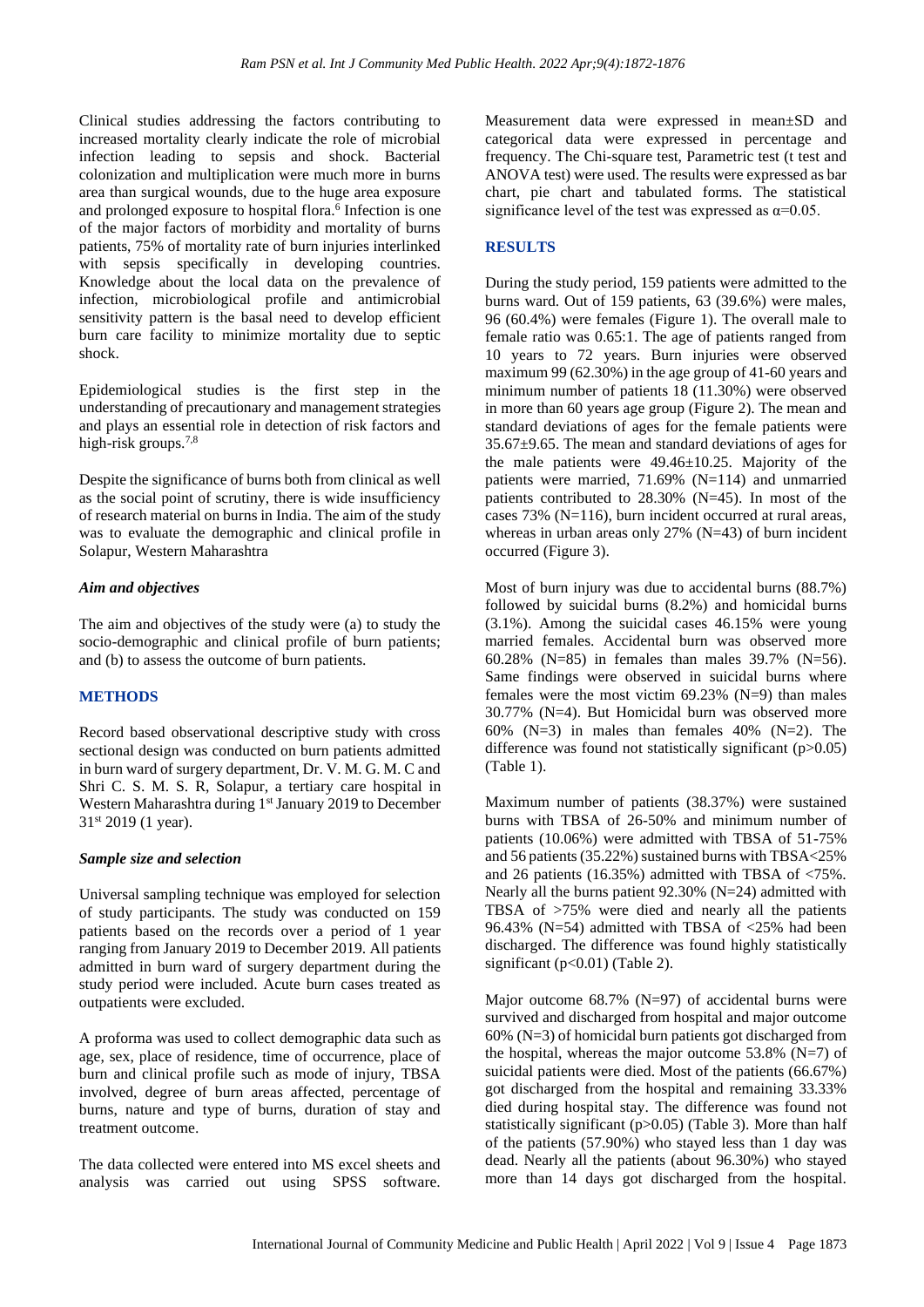Maximum number of the patients 37.74% (N=60) stayed between 1 to 7 days and minimum number of patients 11.95% (N=19) stayed less than 1 day in tertiary care hospital. The difference was found highly statistically significant ( $p<0.01$ ) (Table 4).

Maximum number of patients who stayed in hospital less than 1 day (42.10%) was sustained with TBSA of  $>75\%$ and minimum number of patients (10.53%) were sustained with TBSA of 51-75%. Maximum number of patients who stayed between 1-7 days (33.33%) was admitted with TBSA of 26-50% and minimum number of patients (15%) were admitted with TBSA of 51-75%.

Maximum number of patients who stayed between 8-14 days (50%) was admitted with TBSA of 26-50% and minimum number of patients (3.70%) were admitted with TBSA of >75%. Maximum number of patients who stayed more than 14 days (50%) was admitted with TBSA of  $\langle 25\%$  and minimum number of patients  $(3.84\%)$  were admitted with TBSA of >75%. The difference was found highly statistically significant  $(p<0.01)$  (Figure 4).

## **Table 1: Gender-wise distribution of patients with mode of burn injury (N=159).**

| Mode of burn injury | Gender N $(\% )$ |                 | Total $(N=159)$ $(\% )$ |
|---------------------|------------------|-----------------|-------------------------|
|                     | Male $(N=63)$    | Female $(N=96)$ |                         |
| Accidental          | 56 (88.8)        | 85 (88.5)       | 141 (88.7)              |
| <b>Suicidal</b>     | 4(6.4)           | 9(9.4)          | 13(8.2)                 |
| Homicidal           | 3(4.8)           | 2(2.1)          | 5(3.1)                  |
| <b>Total</b>        | 63 (100)         | 96(100)         | 159 (100)               |
|                     |                  |                 |                         |

Note:  $X^2 = 1.29$ , p=0.52 (not significant p>0.05), df=2.

## **Table 2: Association between total body surface area burnt and outcome of treatment (N=159).**

| <b>TBSA</b> $(\% )$ | <b>Treatment outcome N</b> $(\%)$ |                   |               |
|---------------------|-----------------------------------|-------------------|---------------|
|                     | <b>Death</b>                      | <b>Discharged</b> | Total $(\% )$ |
| Less than 25        | 2(3.77)                           | 54 (50.94)        | 56 (35.22)    |
| $26 - 50$           | 17(32.08)                         | 44 (41.51)        | 61 (38.37)    |
| 51-75               | 10(18.87)                         | 6(5.66)           | 16(10.06)     |
| More than 75        | 24 (45.28)                        | 2(1.89)           | 26(16.35)     |
| <b>Total</b>        | 53 (100)                          | 106 (100)         | 159 (100)     |

Note:  $X^2=69.9$ , p<0.01 (highly significant), df=3.

## **Table 3: Association between mode of injury and treatment outcome of burns patient (N=159).**

| Mode of burn injury | <b>Treatment outcome N</b> $(\%)$ |                   | Total $(\% )$ |
|---------------------|-----------------------------------|-------------------|---------------|
|                     | Death                             | <b>Discharged</b> |               |
| Accidental          | 44 (31.21)                        | 97 (68.79)        | 141 (100)     |
| <b>Suicidal</b>     | 7(53.85)                          | 6(46.15)          | 13 (100)      |
| Homicidal           | 2(40)                             | 3(60)             | 5(100)        |
| <b>Total</b>        | 53 (33.33)                        | 106(66.67)        | 159 (100)     |

Note:  $X^2 = 2.84$ , p=0.24 (p>0.05-not significant), df=2.

## **Table 4: Association between duration of stay and treatment outcome of burns patient (N=159).**

| <b>Duration of stay (in days)</b> | <b>Treatment outcome N</b> $(\%)$ |                   |                 |
|-----------------------------------|-----------------------------------|-------------------|-----------------|
|                                   | <b>Death</b>                      | <b>Discharged</b> | Total N $(\% )$ |
| $\leq$ 1                          | 11 (57.90)                        | 8 (42.10)         | 19 (100)        |
| $1 - 7$                           | 26(43.33)                         | 34(56.67)         | 60(100)         |
| $8 - 14$                          | 15(28.30)                         | 38 (71.70)        | 53 (100)        |
| $>14$                             | 1(3.70)                           | 26(96.30)         | 27 (100)        |
| <b>Total</b>                      | 53 (33.33)                        | 106(66.67)        | 159 (100)       |

Note:  $X^2=19.12$ , p<0.01 (highly significant), df=3.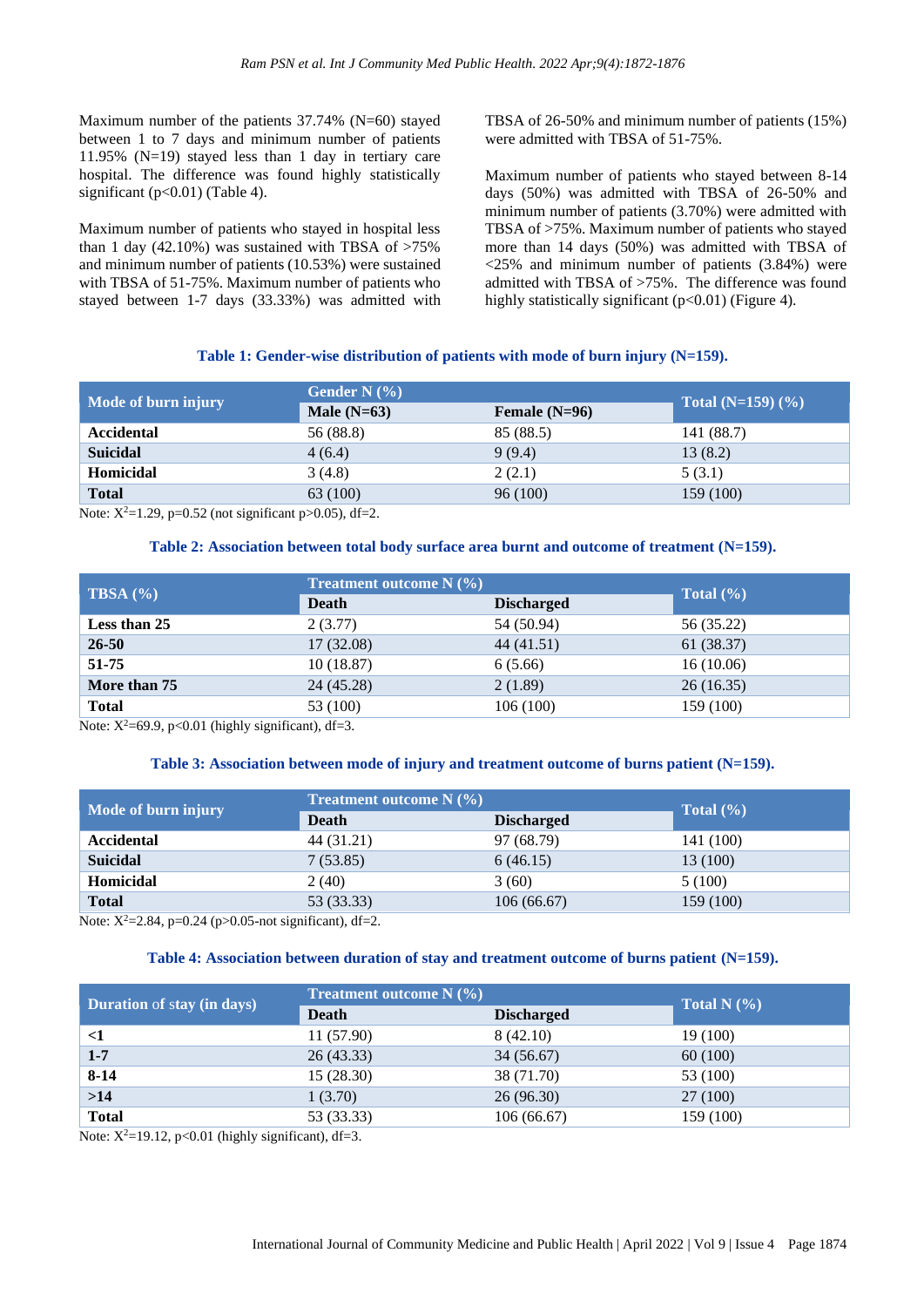

**Figure 1: Gender-wise distribution of students (N=159).**



**Figure 2: Age-wise distribution of burn patients (N=159).**



**Figure 3: Distribution of patients according to the place of burn incident (N=159).**



**Figure 4: TBSA wise distribution of burn patients with duration of stay (N=159).**

#### **DISCUSSION**

In this study, majority (62%) of the burn's cases were falling in the age group of 41-60 years. Similar studies have been reported by Honnegowda et al, Nadkarni et al where majority of the patients were falling in 26-50 years age group.<sup>9,10</sup> The mortality and prolonged morbidity in this productive age group irrespective of the gender imparts a high socio economical loss to the country. The psychological impacts inflicted on the family members definitely affects the quality of their life, worst affected being the children. These findings were in accordance with the data form other parts of the country and is being supported by the global data also.<sup>11</sup> As per the NFHS  $5(19-$ 21) report of India, the male to female ratio in this region is 0.98:1. Male to female ratio in present study was 0.65:1. The observation of female predominance among burn patients was similar with other studies from Tamil Nadu and the national data from other states also coincides with this observation.<sup>10-12</sup> This could be attributed to the maledominant society and females' close proximity to fire throughout the day and night. More number of married persons (71.69%) encountered burn injuries compared to unmarried (28.30%) in this study. Among them married young females (61%) outnumbered married males (39%). This observation was supported by other studies from various regions of India.<sup>13</sup>

The increased percentage of contribution of married young females in this kind of fatal injury throws light on the social and psychological factors prevailing in the society that determines the vulnerability of this subset of population. Regionalized marital practices like dowry, psychological burden in view of relationship with relatives of husband's side, emotional disturbances related to delay of child birth, economic dependence of young married women on their male counterparts, lack of education are all certain serious issues that need to be contemplated upon in view of this young married female predominance among burn victims in this area.

Most of the victims among female are house wives who spend more time in kitchen and have easy access to the most commonly used agent kerosene. Accidental domestic gas explosions also target the female population who are readily available in the kitchen area. In our present study, most of the burn incident took place in rural areas (73%) than urban areas (27%). Similar study findings were observed in various studies like Nadkarni et al, Haralkar et  $al.$ <sup>10,12</sup> In our study, mode of burn injury was high due to accidental burns (88.7%) followed by suicidal burns (8.2%) and homicidal burns (3.1%). Similar study findings were observed in various studies like Nadkarni et al, Haralkar et al, Krishnamurthy et al.<sup>10,12,14</sup> Major outcome of the burns patient in the present study was discharged (66.67%) and remaining 33.33 % died during the hospital stay. Similar study finding was observed by Nadkarni et al but the studies in earlier part of  $21<sup>st</sup>$  century findings shows that majority of the burn's patient died and least number of patients got discharged from the hospital.<sup>10,13,15</sup>